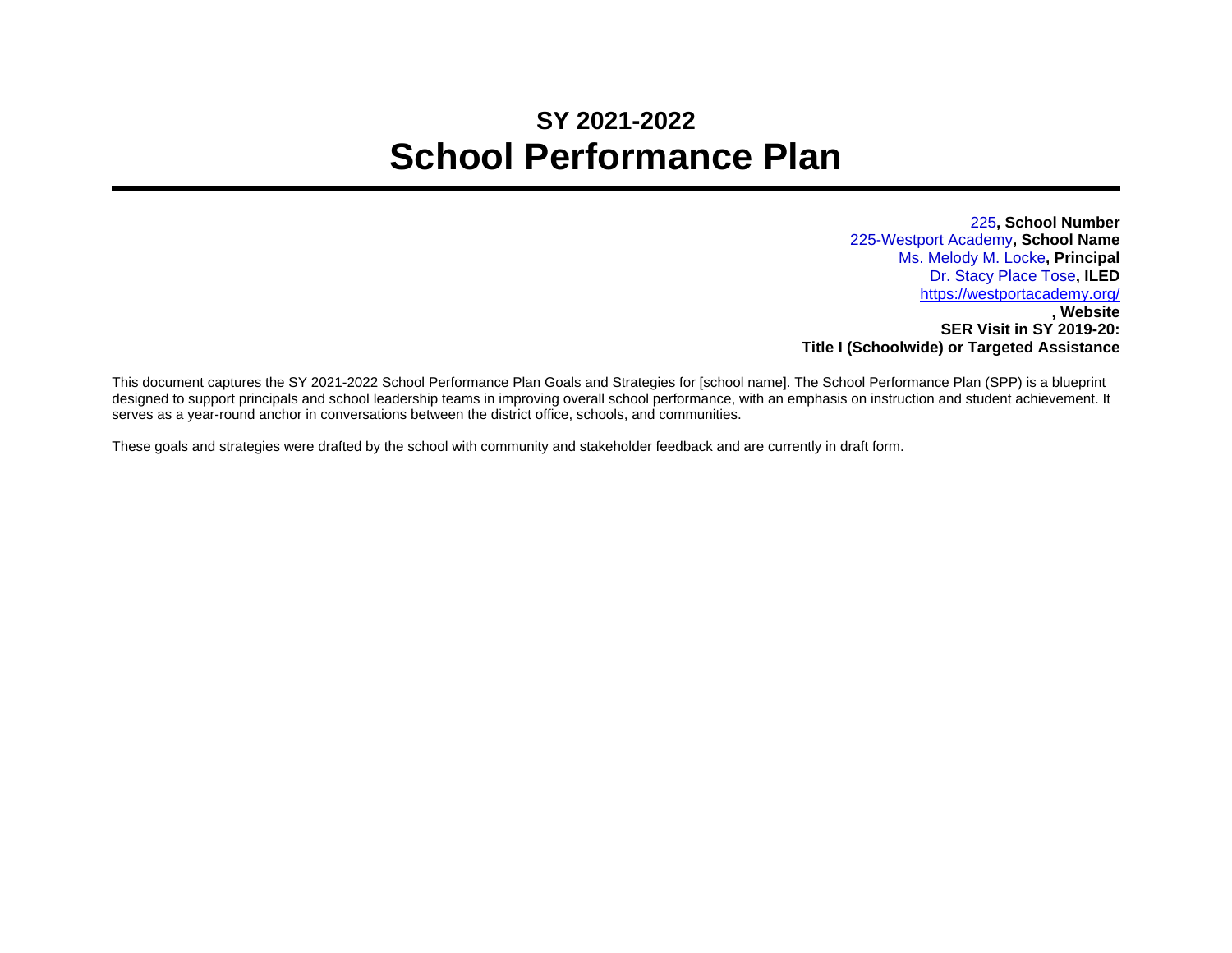| <b>Literacy Plan</b>                                                                                      |                                                                                                         |  |
|-----------------------------------------------------------------------------------------------------------|---------------------------------------------------------------------------------------------------------|--|
| <b>SMART Goal #1</b>                                                                                      | At BOY SY22, 9% of students performed On Grade Level. We will increase this to 20% or more at EOY SY22. |  |
| <b>Evidence-Based Strategy 1:</b><br>Utilization of small groups with a focus on strengthening vocabulary |                                                                                                         |  |
| <b>Evidence-Based Strategy 2:</b><br>Utilization of iReady reading personalized online platform lessons   |                                                                                                         |  |
| <b>Evidence-Based Strategy 3:</b>                                                                         |                                                                                                         |  |

| <b>Literacy Plan</b>              |  |  |
|-----------------------------------|--|--|
| <b>SMART Goal #1</b>              |  |  |
| <b>Evidence-Based Strategy 1:</b> |  |  |
| <b>Evidence-Based Strategy 2:</b> |  |  |
| <b>Evidence-Based Strategy 3:</b> |  |  |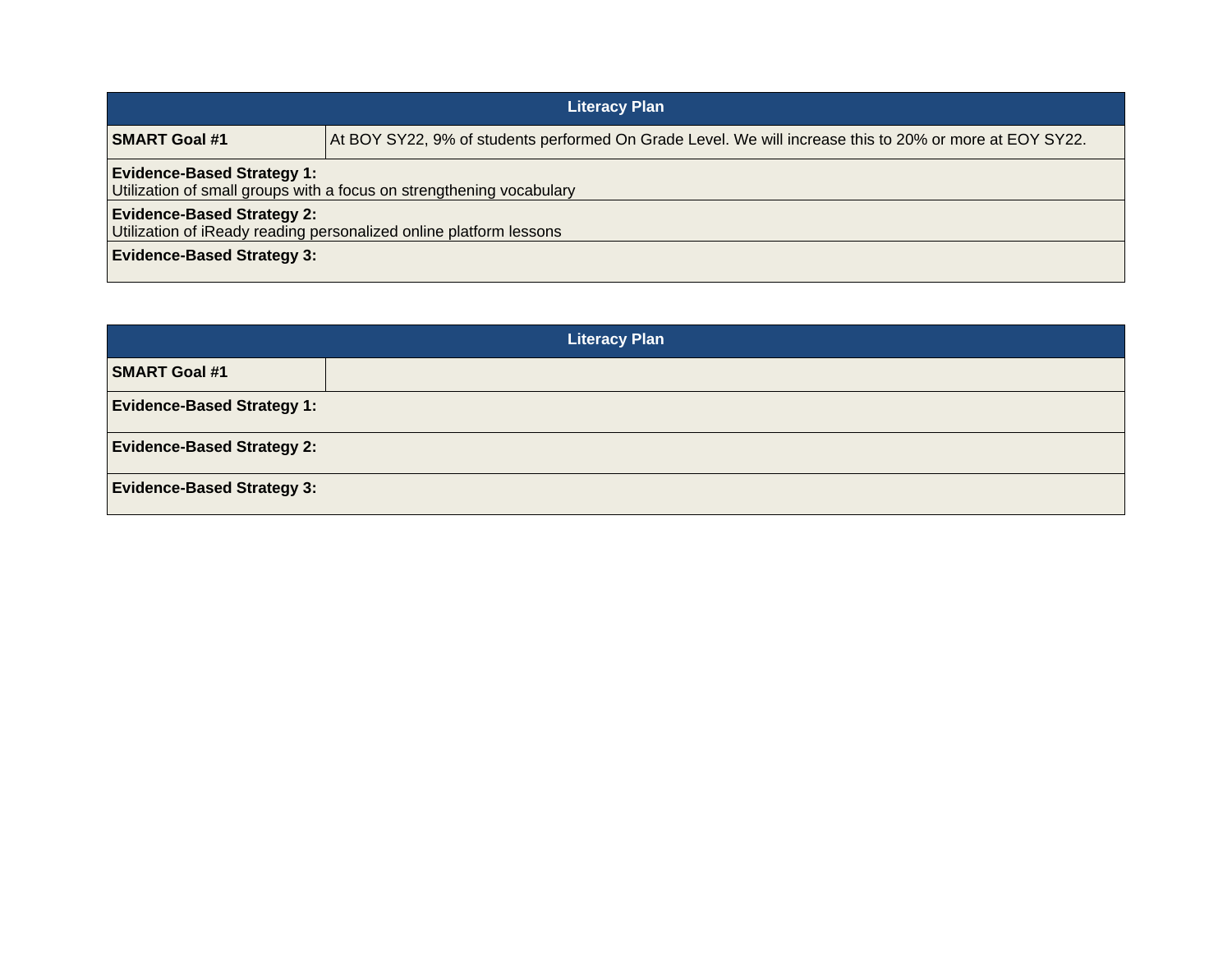| <b>Math Plan</b>                                                                                     |                                                                                                           |  |
|------------------------------------------------------------------------------------------------------|-----------------------------------------------------------------------------------------------------------|--|
| SMART Goal                                                                                           | At BOY SY22, 31 % of students performed On Grade Level. We will increase this to 41% or more at EOY SY22. |  |
| <b>Evidence-Based Strategy 1:</b><br>Utilization of intentional questioning to deepen learning       |                                                                                                           |  |
| <b>Evidence-Based Strategy 2:</b><br>Utilization of iReady math personalized online platform lessons |                                                                                                           |  |
| <b>Evidence-Based Strategy 3:</b>                                                                    |                                                                                                           |  |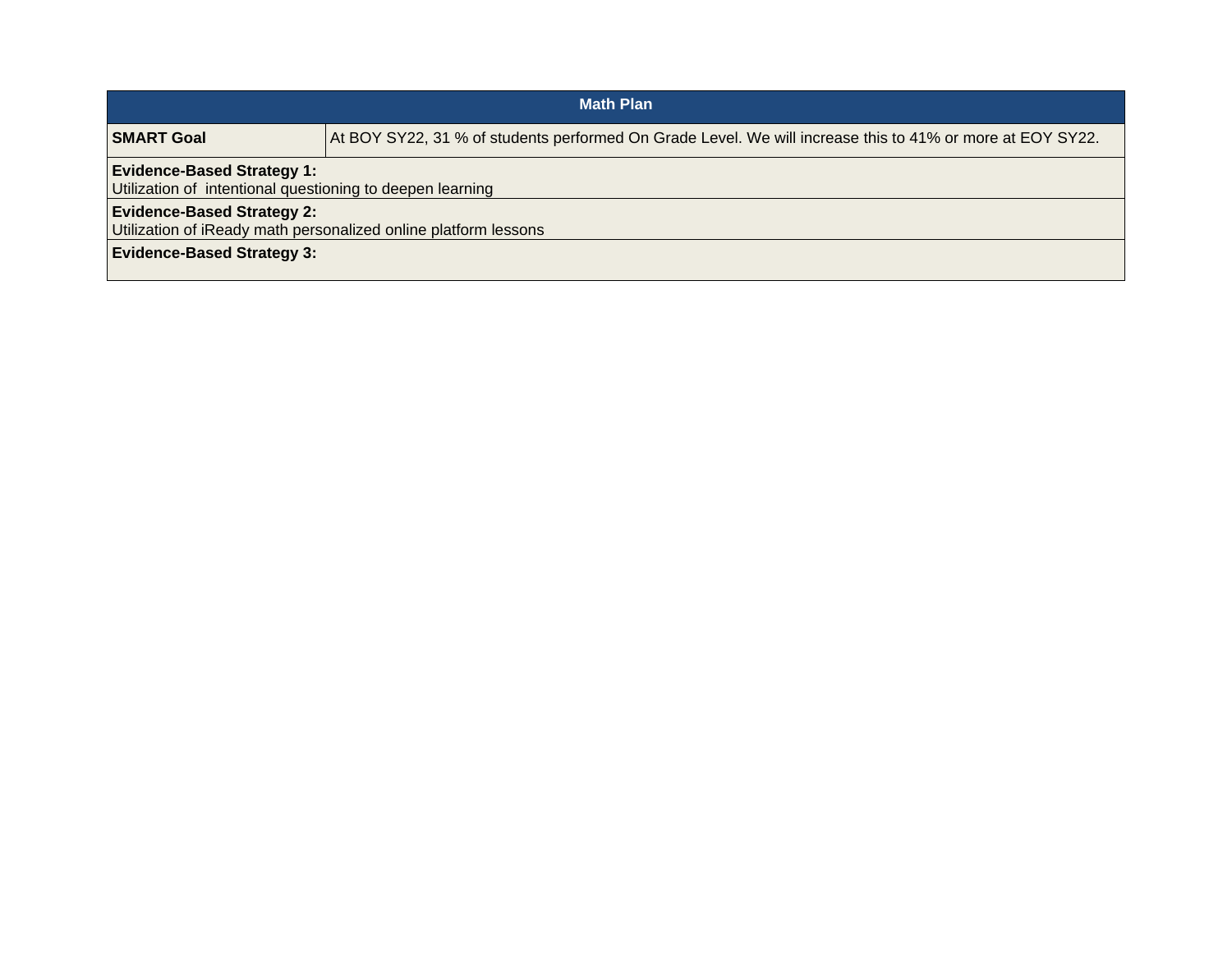| <b>Student Wholeness Plan</b>     |                                                                    |
|-----------------------------------|--------------------------------------------------------------------|
| <b>SMART Goal</b>                 | The EOY average cumulative attendance rate will be 80 % or higher. |
| <b>Evidence-Based Strategy 1:</b> |                                                                    |
| <b>Evidence-Based Strategy 2:</b> |                                                                    |
| <b>Evidence-Based Strategy 3:</b> |                                                                    |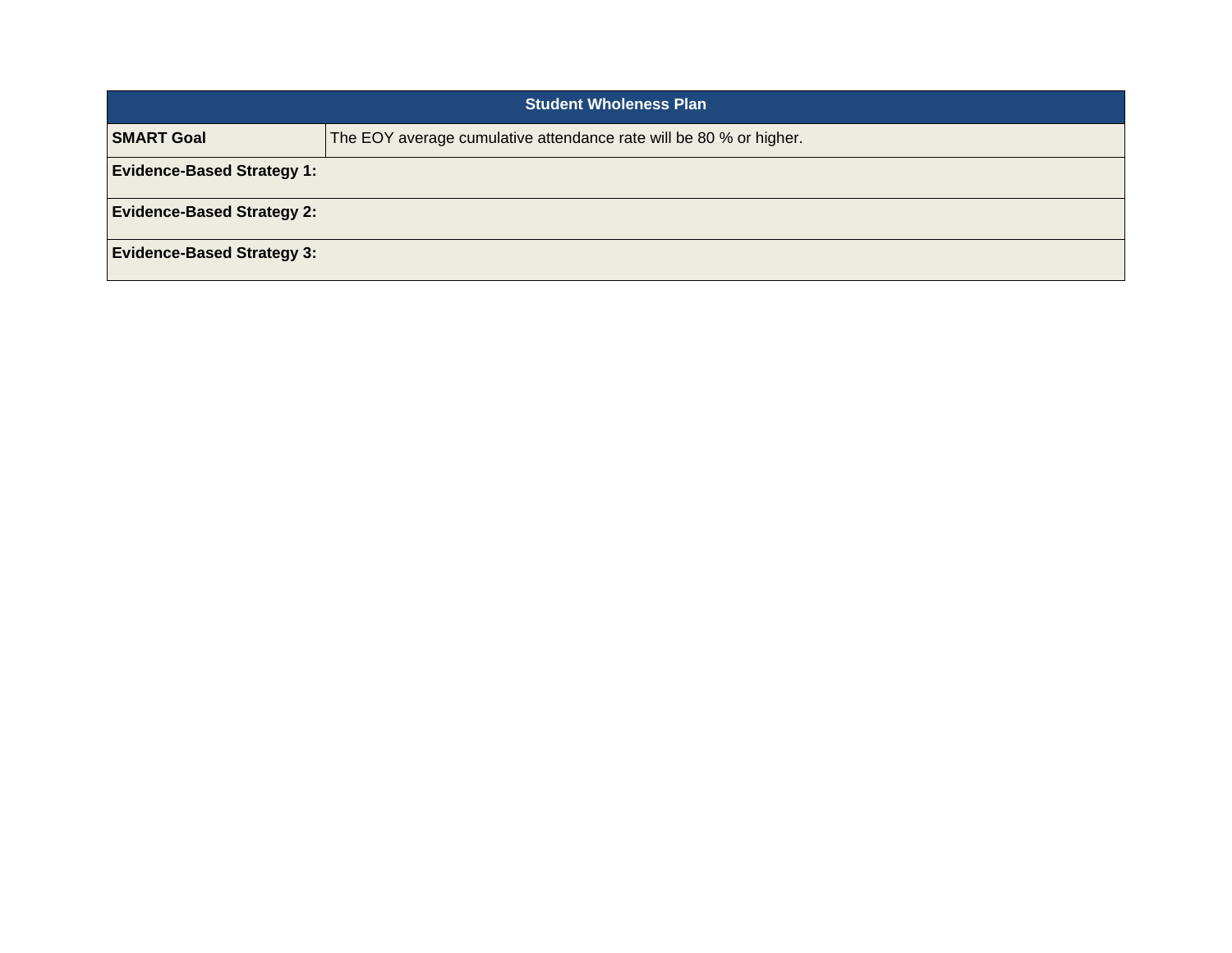| 4th Goal Selection: K-5 Literacy (PK-8 School)                                                                      |                                                                                                       |  |
|---------------------------------------------------------------------------------------------------------------------|-------------------------------------------------------------------------------------------------------|--|
| <b>SMART Goal</b>                                                                                                   | At BOY SY22, 21% of students performed At or Above. We will increase this to 31% or more at EOY SY22. |  |
| <b>Evidence-Based Strategy 1:</b><br>Implementation of personalized learning through utilization of Amplify lessons |                                                                                                       |  |
| <b>Evidence-Based Strategy 2:</b><br>Use of literacy intervention through high dosage tutoring                      |                                                                                                       |  |
| <b>Evidence-Based Strategy 3:</b>                                                                                   |                                                                                                       |  |